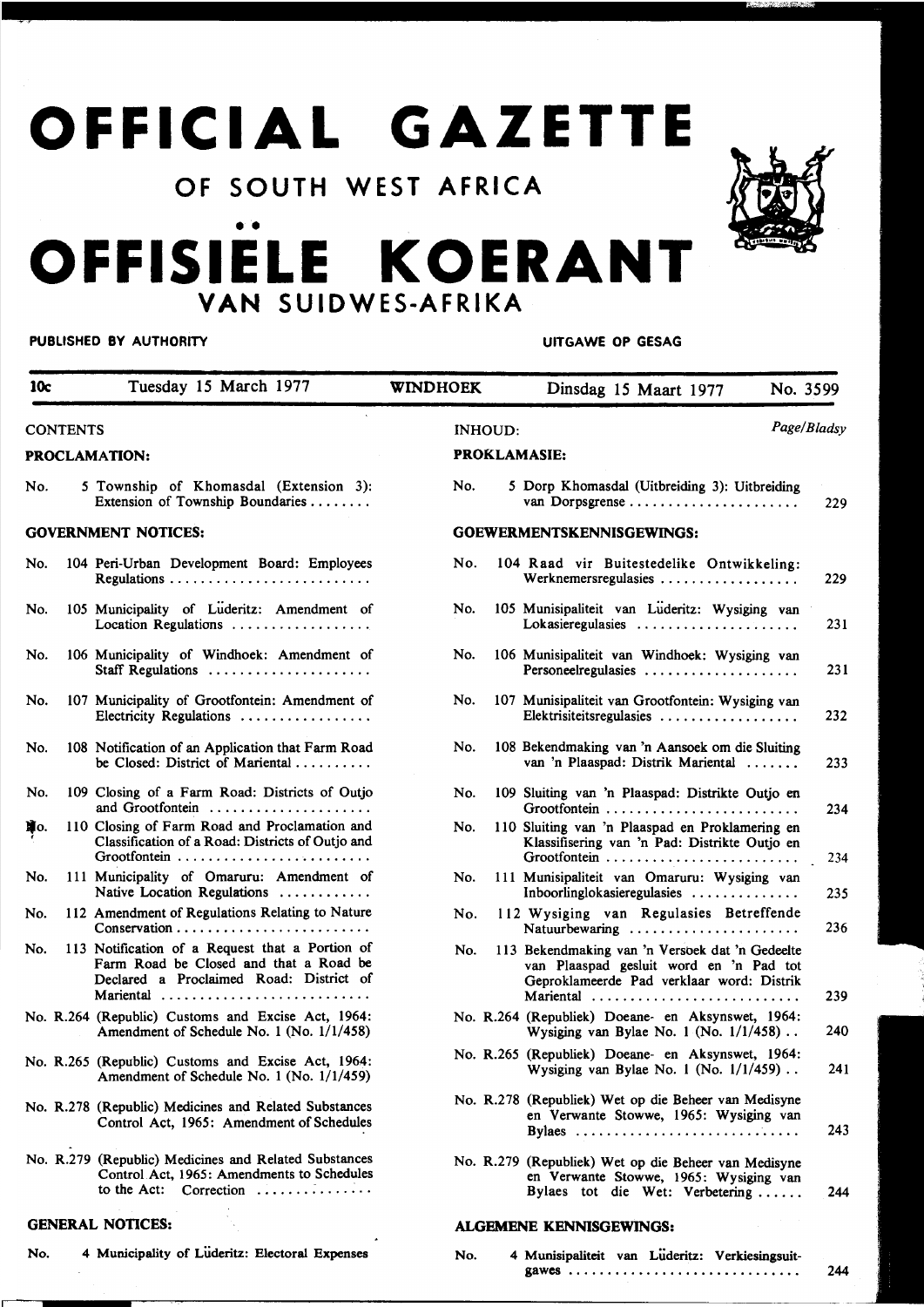- (d) Water and electricity charges for type B 4 and 6 roomed houses are payable as applicable for the Municipality of Omaruru as amended from time to time.
- **EX. RENTAL FOR DWELLINGS:** 
	- (a) *Type A houses* 
		- (i) Six-roomed houses, per month or part thereof  $\ldots \ldots \ldots \ldots \ldots \ldots$ . R5,00
		- (ii) Four-roomed houses, per month or part thereof ....................... R4,00
		- (iii) Three-roomed houses, per month or part thereof  $\ldots \ldots \ldots \ldots \ldots \ldots$ . R3,00
	- (b) *Type B houses* 
		- (i) Six-roomed houses, per month or part thereof ....................... R 18,45
		- (ii) Four-roomed houses, per month or part thereof ...................... R15,15

RENTAL FOR BUSINESSES IN THE BUSINESS **CENTRE** 

- (a) General businesses per month or part thereof ........................ R 100,00
- (b) Cafe's per month or part thereof  $\dots$  R60,00
- (c) Butchery per month or part thereof . R120,00
- (d) Water, Electricity and Sanitary charges are payable as applicable for the Omaruru ' Municipality as amended from time to time.

 $\mathcal{L}_{\rm{max}}$  ,  $\mathcal{L}_{\rm{max}}$ 

No. 112

[15 March 1977

#### MENDMENT OF REGULATIONS RELATING TO NATURE CONSERVATION

The Executive Committee has, under and by virtue of provisions of section 84 of the Nature Conservation Prdinance,  $1975$  (Ordinance 4 of 1975) amended the gulations promulgated under Government Notice 240 **1976** according to the Schedule hereto.

#### SCHEDULE

Regulation 4 is amended -

(a) by adding the following tariffs to subregulation (1):

- (d) Heffings vir Water en Elektrisiteit vir tipe B 4 en 6 kamer huise is betaalbaar soos van toepassing op die Munisipaliteit Omaruru soos van tyd tot tyd gewysig.
- 2. HUUR VAN HUlSE:
	- (a) *Klas A tipe huise* 
		- (i) Seskamer huise, per maand of gedeelte van  $'n$  maand  $\ldots \ldots \ldots \ldots \ldots \ldots$ . R5,00
		- (ii) Vierkamer huise, per maand of gedeelte van  $'n$  maand  $\ldots \ldots \ldots \ldots \ldots \ldots \ldots \ldots$  R4,00
		- (iii) Driekamer huise, per maand of gedeelte van  $\text{in }$  maand  $\ldots \ldots \ldots \ldots \ldots \ldots$ ..... R3,00
	- (b) *Klas B tipe huise* 
		- (i) Seskamer huise, per maand of gedeelte van 'n maand ......................... R18.45
		- (ii) Vierkamer huise, per maand of gedeelte van 'n maand .................... R15,15

#### 9. HUUR VIR BESIGHEDE IN SAKESENTRUM

- (a) Algemene besighede per maand of gedeelte van  $'n$  maand  $\ldots$ ,  $\ldots$ ,  $\ldots$ ,  $\ldots$ ,  $R100,00$
- (b) Kafees per maand of gedeelte van 'n maand ........................... R60,00
- (c) Slaghuis per maand of gedeelte van 'n maand ........................ R 120,00
- (d) Heffings vir Water, Elektrisiteit en Sanitêre dienste is betaalbaar soos van toepassing op die Munisipaliteit van Omaruru, soos van tyd tot tyd gewysig.

No. 112] **[15 Maart 1977** 

#### WYSIGING VAN REGULASIES BETREFFENDE **NATUURBEWARING**

Die Uitvoerende Komitee bet kragtens en ingevolge die bepalings van artikel 84 van die Ordonnansie op Natuurbewaring, 1975 (Ordonnansie 4 van 1975) die regulasies afgekondig by Goewermentskennisgewing 240 van 25 Augustus 1976, gewysig ooreenkomstig die Bylae hierby.

#### BYLAE

1. Regulasie 4 word gewysig

(a) deur die volgende tariewe by subregulasie (1) te voeg: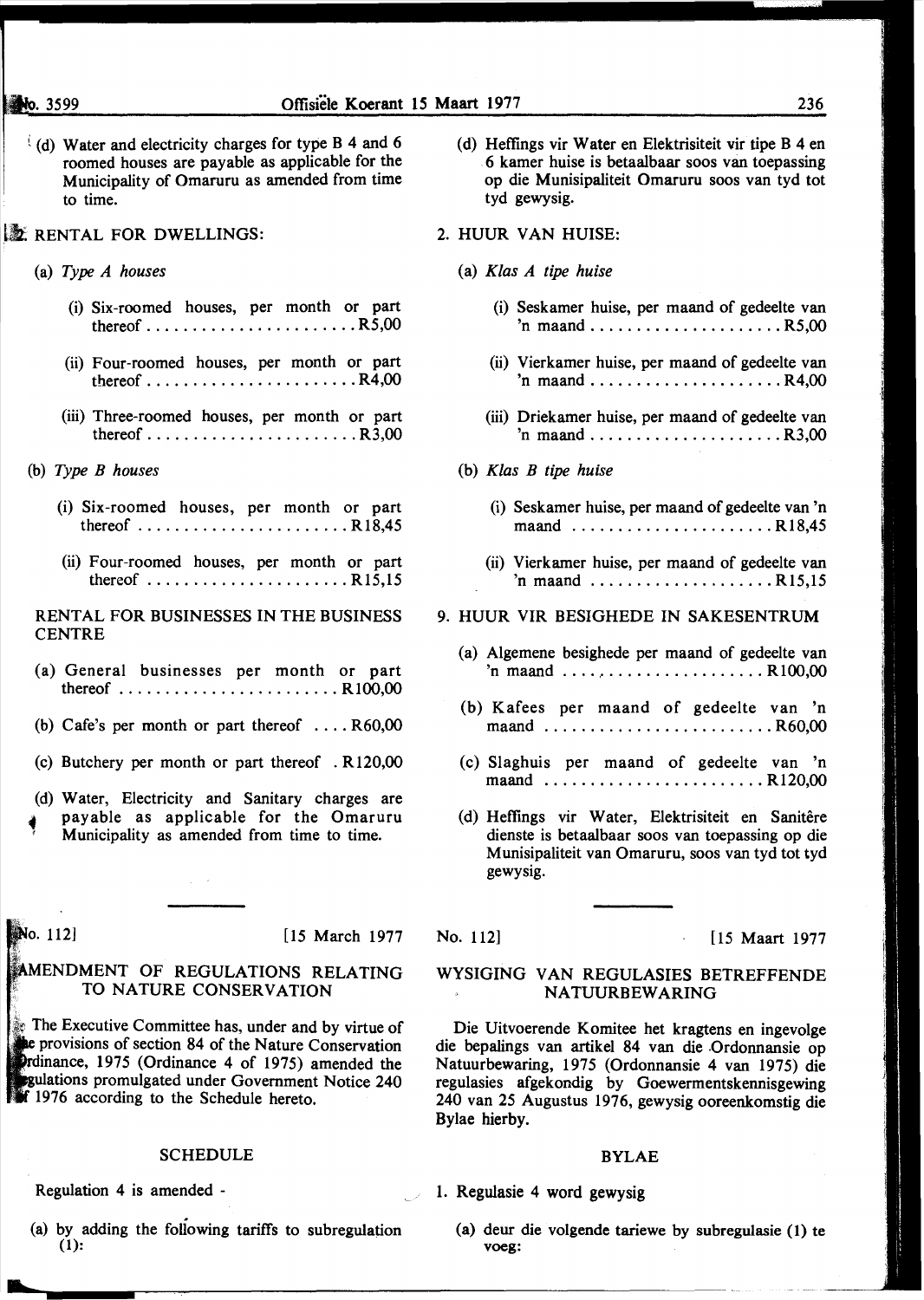J

''Reserved Bungalow Bungalc w with facilities Bungalow with facilities Bungalow

*5* Gross Barmen Rl4,00 *5* Gross Barmen R 10,50

3 Gross Barmen R 7,00

4 Gross Barmen R 5,00".

(b) by inserting the following tariff after the tariff for Torra Bay in subregulation (2):

''Gross Barmen R3,00"

- (c) by the insertion of the following subregulation after subregulation (2):
	- $"({2A})(a)$  The fees payable for permission to camp at the camping site in the Naukluft Mountain Sebra Park

 ${\cal L}^{\circ}$   $\sim$   $\sim$   $\sim$   $\sim$   $\sim$   $\sim$   $\sim$  amounts to R20,00 per group per day: Provided that no group shall occupy the camping site for longer than three nights in succession.

- (b) No group referred to in paragraph (a) shall consist of less than 3 or more
- than 20 persons."<br>28 Added  $\frac{4}{300}$ , N.  $\cdot$  IC\ 79

2. The following headings and regulations are inserted  $\sim$  2. Die volgende opskrifte en regulasies word na after regulation 36:

"NAUKLUFT MOUNTAIN ZEBRA PARK:

- 36A. Without the permission of the Executive Committee no person shall enter the game park with a motor cycle, power-driven cycle or scooter.
- 36B. No person shall
	- (a) collect firewood in the game park;
	- (b) enter the game park before sunrise or leave it after sunset;
	- (c) leave the camping site after sunset;
	- (d) overnight at any other place than the officially designated camping site.

#### (G) GROSS BARMEN HOT SPRING:

- 36C. (1) Without the written permission of the Executive Committee no person except an officer acting directly in the execution of his duties or the exercise of his powers shall -
	- (a) enter the game park before sunrise or leave it after sunset: Provided that any person to whom permission has been granted to overnight in the game park, may enter it at any time;
	- (b) leave the game park before 07h00.

''Gereserveerde rushuis Rushuis met geriewe Rushuis met geriewe Rushuis

*5* Gross Barmen Rl4,00 *5* Gross Barmen R 10,50

3 Gross Barmen R 7,00 .

4 Gross Barmen R 5,00";

(b) deur in subregulasie (2) die volgende tarief na die tarief vir Torrabaai in te voeg:

· "Gross Barmen R3,00";

- (c) deur die volgende subregulasie na subregulasie (2) in te voeg:
	- "(2A) (a) Die gelde wat betaal moet word vir verlof om op die kampeerterrein in die Bergsebrapark Naukluft te kampeer beloop R20,00 per groep per dag: Met dien verstande dat geen groep die kampeerterrein vir langer as drie agtereenvolgende nagte mag beset nie.
		- (b) Geen in paragraaf (a) bedoelde groep mag uit minder as 3 of meer as 20 persone bestaan nie."

regulasie 36 ingevoeg:

- "(F) BERGSEBRAPARK NAUKLUFT
- 36A. Sonder die goedkeuring van die Komitee mag niemand die wildtuin met 'n motorfiets, kragfiets of bromponie betree nie.
- 36B. Niemand mag
	- (a) vuurmaakhout in die wildtuin versamel nie;
	- (b) die wildtuin voor sonop betree of sononder verlaat nie;
	- (c) die kampeerterrein na sononder verlaat
	- (d) op enige ander plek as die aangewese kampeerplek oornag of kampeer nie.

#### (G) WARMBRON GROSS BARMEN

- 36C. (1) Sonder die skriftelike verlof van die Uitvoerende Komitee mag niemand behalwe<br>'n beampte wat direk in die uitvoering van sy pligte of the uitoefening van sy bevoegdhed optree -
	- (a) die wildtuin voor sonop of na sononder betree nie: Met dien verstande dat enige petsoon aan wie verlof verleen is om die wildtuin te oornag, dit te eniger twi mag betree;
	- (b) die wildtuin voor 07h00 verlaat nie;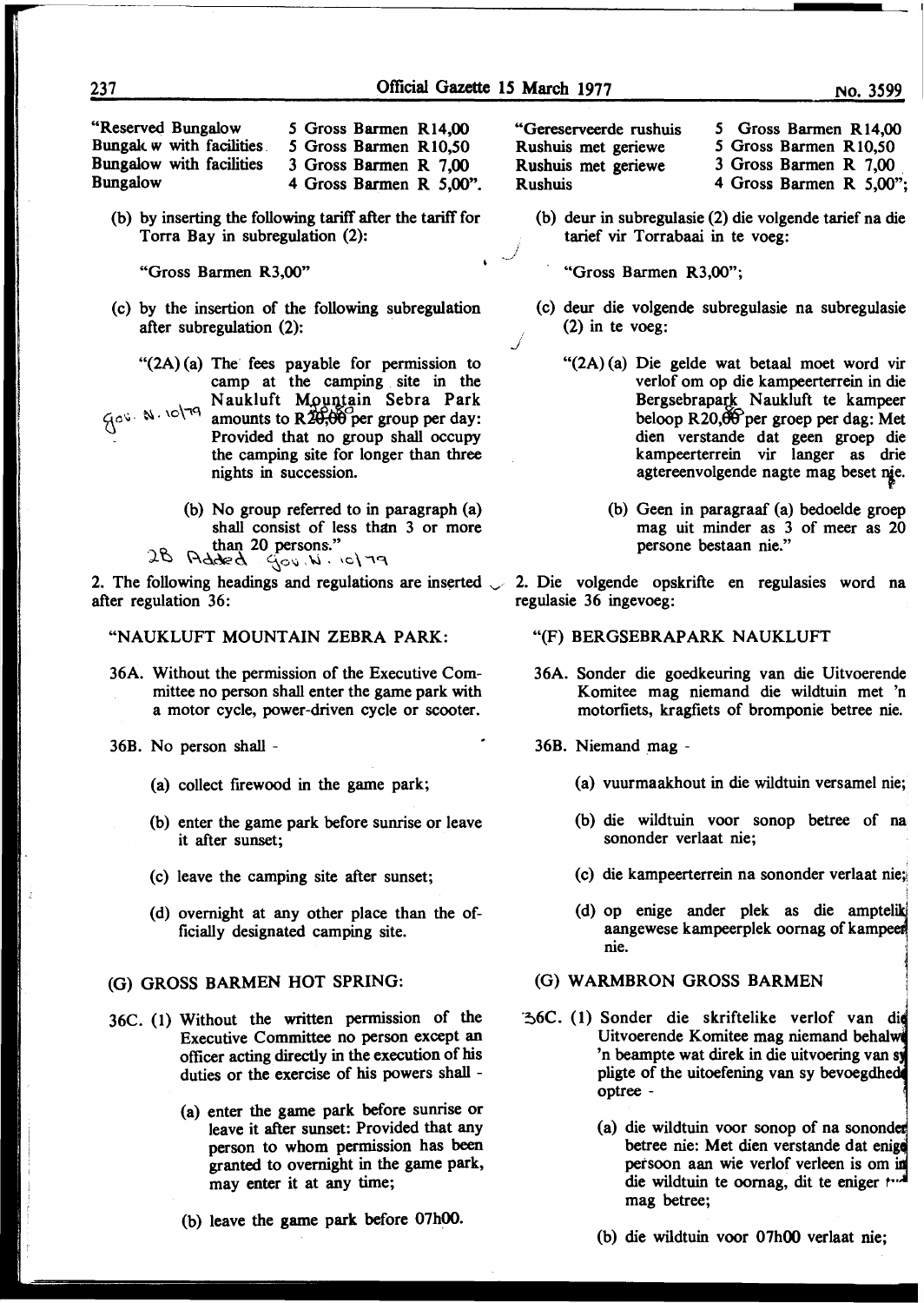- (2) Any person without permission to overnight in the game park shall leave the park before 23h00.
- 360. Without the written approval of the Executive Committee no person shall -
	- (a) enter the game park by motor cycle, scooter or power-driven cycle;
	- (b) collect firewood in the game park;
	- (c) swim in the dam;
	- (d) sail on the dam with a bOat, raft, air mattress, inner tube or any other vessel;
	- (e) tamper with any~installation;
	- (t) camp at any other place than a camping site which has been allocated to him by the officer in charge of the rest camp or another officer authorised thereto by him;
	- (g) mutilate any tree, building, stone or any other object by carving, engraving or painting any mark thereon;
	- (h) allow any servant to overnight at any place other than a place reserved by the Executive Committee for the exclusive use of such servants;
	- (i) allow any servant to make use of the scullery or laundry.
- <sup>~</sup>{

÷.

- 36E. The officer in charge of a rest camp may refuse any person permission to overnight or stay in the game park if-
	- (a) sufficient and suitable facilities are not available;
	- (b) such person in the opinion of the officer referred to -
		- (i) is under the influence of narcotic liquor or narcotics or any other agent which has a narcotic effect; or
		- (ii) behaves himself in a boisterous or offensive manner.
- (2) Iemand wat nie verlof bet om in die wildtuin te oomag nie, moet dit voor 23h00 verlaat.
- 360. Sonder die skriftelike verlof van die Uitvoerende Komitee mag niemand -
	- (a) die wildtuin per motorfiets, bromponie of kragfiets betree nie;
	- (b) brandhout in die wildtuin versamel nie;
	- (c) in die dam swem nie;
	- (d) met 'n boot, vlot, opblaasmatras, binneband of enige ander vaartuig of vlot op die dam vaar nie;
	- (e) met enige installasie peuter nie;
	- (t) op enige ander plek as 'n kampeerplek wat deur die beampte in beheer van die ruskamp of 'n ander beampte wat deur hom daartoe gemagtig is, aan hom toegewys is, kampeer nie;
	- (g) enige boom, gebou, klip of ander voorwerp skend deur enige merk daarop uit te kerf, graveer of verf nie;
	- (h) enige bediende toelaat om te oomag op enige ander plek as 'n plek wat deur die Uitvoerende Komitee vir die uitsluitlike gebruik van sodanige bediendes gereserveer is nie;
	- (i) enige bediende toelaat om van die opwaskombuis of wassery gebruik te maak nie.
- 36E. Die beampte in beheer van die ruskamp kan weier om iemand toe te laat om in die wildtuin te oomag of te vertoef indien -
	- (a) voldoende en geskikte geriewe nie beskikbaar is nie;
	- (b) sodanige persoon na die mening van die bedoelde beampte -
		- (i) onder die invloed van bedwelmende drank of verdowingsmiddels of enige ander middel wat 'n narkotiese uitwerking bet, is of
		- (ii) hom op 'n rumoerige of aanstootlike wyse gedra.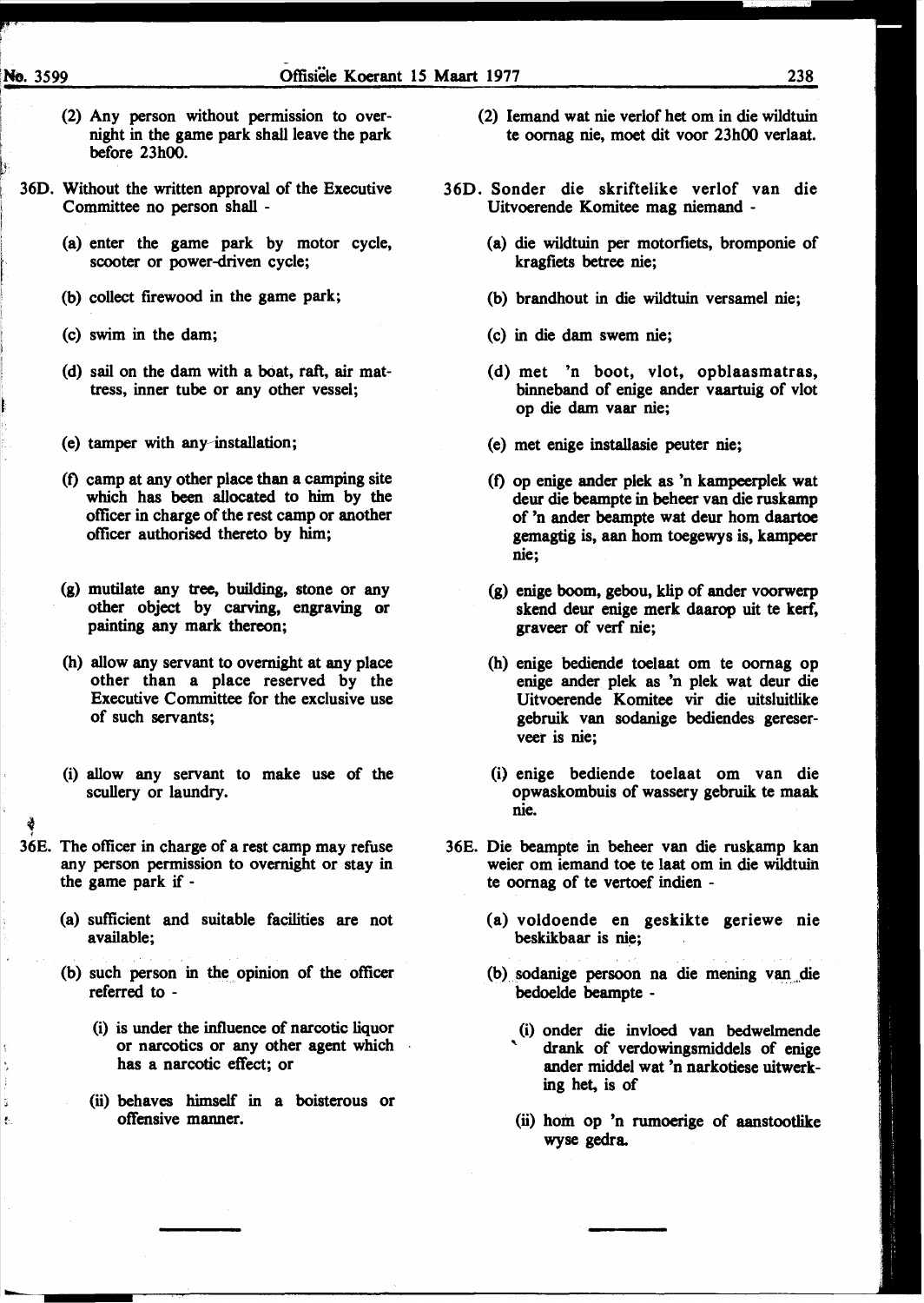No. 113] [15 March 1977]

#### NOTIFICATION OF A REQUEST THAT A PORTION OF FARM ROAD 1038 BE CLOSED AND THAT A ROAD BE DECLARED A PRO-CLAIMED ROAD DISTRICT OF MARIENTAL

Under and by virtue of the provisions of section 17(2) of the Roads Ordinance, 1972 (Ordinance 17 of 1972) as amended, it is hereby made known that the Roads Board of Mariental requests that a portion of farm road 1038 be closed as described in Schedule I hereto and that a road be declared a farm road (number 1038) as described in Schedule II hereto.

A sketch-map (number P922) of the area concerned and on which the road to which the request refers and other proclaimed, minor and private roads in that area are shown, is lying open to inspection during normal office hours at the offices of the Director or Roads, Windhoek, and the Roads Superintendent, Mariental.

Every person having any objection to the above request is hereby commanded to lodge his objection in writing with the grounds upon which it is based clearly and specifically therein stated with the Chairman of Roads Boards, Private Bag 13186, Windhoek 9100, within thirty days of 15 March 1977.

#### SCHEDULE I

#### *Description of road:*

The road described as farm road 1038 in Schedule III of Proclamation 38 of 1955, Schedules I and II of Proclamation 8 of 1964 and in the schedule of Proclamation 98 of 1971.

#### *Portion to be closed:*

From a point (A on sketch P922) on district road 1041 on the farm Ruimte 527 across the farms Ruimte 527, Safari 318 and farm No. 520 to a point (B on sketch P922) on farm road 1038 on the last-mentioned farm.

#### SCHEDULE II

From a point (B on sketch P922) on farm road 1038 on the farm No. 520 generally northwards and more and more north-north-westwards across the farms No. 520, Gallipoli 262, Engler 261, No. 328 and Omrah 257 to a point (D on sketch P922) on district road 1041 on the last-mentioned farm.

No. 113} Ll *5* Maart 1977

#### BEKENDMAKING VAN 'N VERSOEK DAT 'N GEDEELTE VAN PLAASPAD 1038 GESLUIT EN 'N PAD TOT GEPROKLAMEERDE PAD VERKLAAR WORD DISTRIK MARIENTAL

Kragtens en ingevo1ge die bepalings van artikel 17(2) van die Ordonnansie. op Paaie, 1972 (Ordonnansie 17 van 1972) soos gewysig, word hierby bekend gemaak dat die Padraad van Mariental versoek dat 'n gedeelte van plaaspad 1038 gesluit word soos in Bylae I hieronder beskryf en dat 'n pad tot plaaspad (nommer 1038) verklaar word soos in Bylae II hieronder beskryf. ·

'n Sketskaart (nommer P922) van die betrokke waarop die pad waarop die versoek betrekking het en ander geproklameerde, ondergeskikte en privaatpaaie in daardie streek aangetoon word, is gedurende gewone kantoorure by die kantore van die Direkteur van Paaie, Windhoek, en die Paaiesuperintendent, Mariental, ter insae beskikbaar.

Iedereen wat enige beswaar het teen bogemelde versoek word hiermee aangesê om sy beswaar, met die gronde waarop dit gebaseer is duidelik en besonderhede daarin uiteengesit, skriftelik binne tydperk van dertig dae vanaf 15 Maart 1977 by Voorsitter van Padrade, Privaatsak 13186, Windhoek 9100, in te dien.

#### BYLAE I

#### *Beskrywing van pad:*

Die pad beskryf as plaaspad 1038 in Bylae III Proklamasie 38 van 1955, Bylaes I en II Proklamasie 8 van 1964 en in die bylae van 98 van 1971.

#### *Gedeelte wat gesluit moet word:*

Van 'n punt (A op skets P922) op distrikspad op die plaas Ruimte 527 oor die plase Ruimte Safari 318 en plaas No. 520 tot op 'n punt (B op skel P922) op plaaspad 1038 op laasgenoemde plaas.

#### BYLAE II

Van 'n punt (B op skets P922) op plaaspad 1038 die plaas No. 520 algemeen noordwaarts en al noord-noordweswaarts oor die plase No. 520, Gallipe 262, Engler 261, No. 328 en Omrah 257 tot op 'n (D op skets P922) op distrikspad 1041 op laasgenoemd plaas.